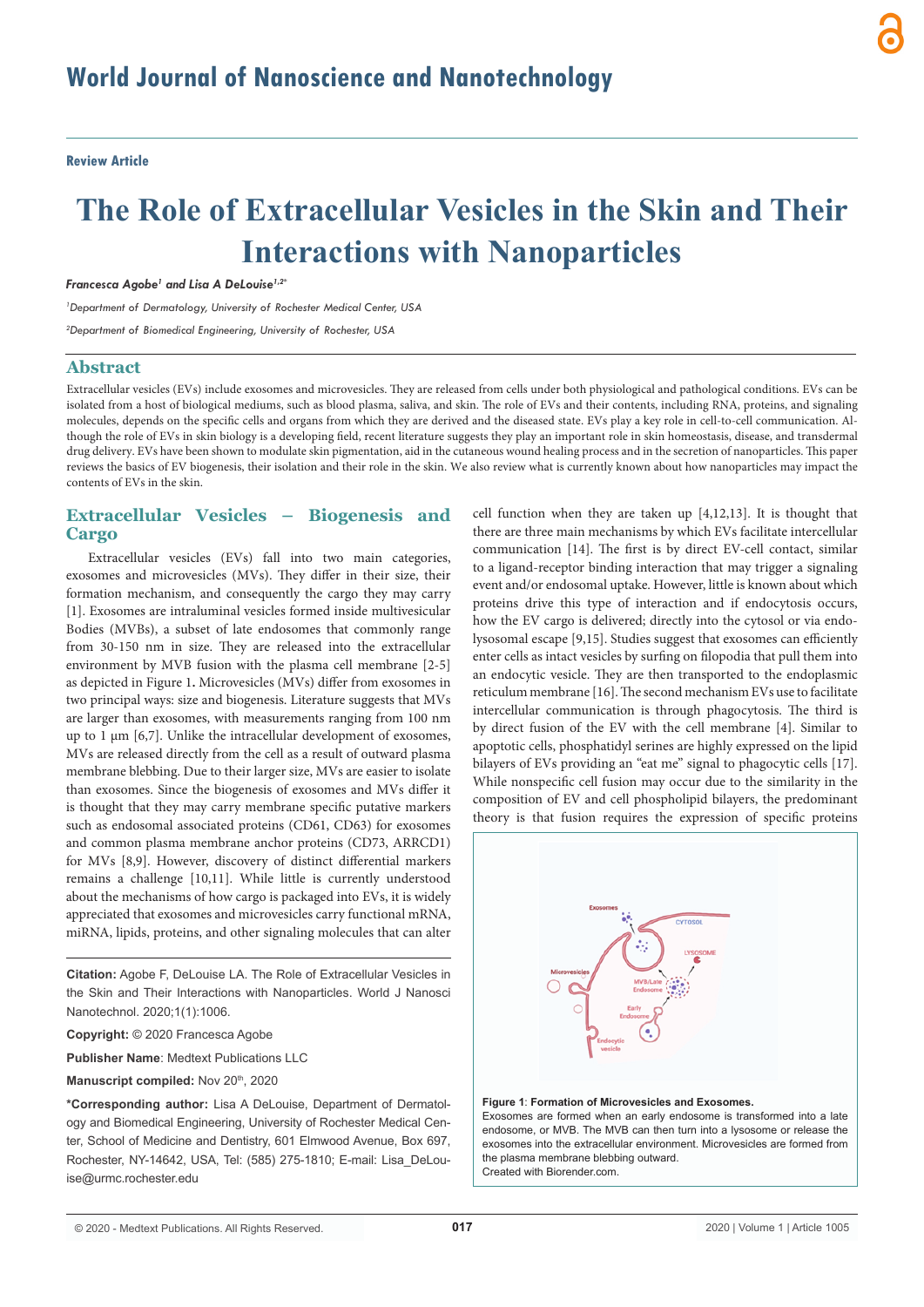(e.g. syncytins) on the EVs [10]. As the EV and the cell interact, EV trans-membrane bound proteins bind cell receptors and structurally rearrange to insert hydrophobic residues into the plasma membrane. This induces reorganization in the lipid bi-layer forming a pore through which the EV cargo is released directly into the cytoplasm. While the mechanisms of exosome cell uptake are yet to be fully elucidated, they largely depend on exosome-cell-specific interactions to provide an efficient means for cell-to-cell communication [9].

#### **Extracellular Vesicles – Isolation**

 EVs can be isolated from blood, cell culture supernatants, and from tissues [18,19]. The isolation methods vary in complexity depending upon the sample type as do the number of EVs that can be obtained. EVs are more readily obtained from liquid samples, but methods exist to extract them from solid tissues, such as the skin [19- 21]. Current methods for isolating EVs routinely rely on differential ultracentrifugation, sucrose gradient ultracentrifugation, and commercial affinity capture columns [22-25]. However, many novel methods are under development using, for example, nanomembranes, nanowires, and microfluidic technologies [26-29]. Since microvesicles and exosomes differ considerably in size, the protocols used vary depending on whether isolation of microvesicles or exosomes is desired. Mass-dependent differential centrifugation protocols are commonly used to isolate extracellular vesicles. Typically, cell debris is removed at 500 g - 2,000 g, followed by isolation of MVs at 10,000 g, and then collection of exosomes by ultracentrifugation for many hours at 100,000 g. Isolation of larger MVs is possible at slower speeds, which also helps to prevent their fragmentation. After exosome isolation by ultracentrifugation, the supernatant is discarded to remove proteins but often protein aggregates pellet with the exosomes [23]. Hence, post-isolation steps may be performed using affinity columns or flow cytometry to purity exosomes based on expression of surface markers such as CD63 [4]. While CD63 is a common EV marker, other exosome makers include Alix, flotillin, Tsg101, and tetraspanins [30]. Markers for microvesicles include integrins, selectins, and CD40 [30]. Sucrose gradient ultracentrifugation is a preferred method for isolating exosomes because they have a density range of 1.13 to 1.22 g/mL. This allows them to float on a sucrose gradient, making it easier to separate them from extracellular debris and protein aggregates [1]. This process not only increases sample purity, but also reduces the stress of centripetal force on the sample. However, the downside of using sucrose gradient ultracentrifugation is that it can result in significant loss of EVs [23]. While these methods are currently the most widely preferred in the field, there is no accepted standard and isolation results depend on the type of equipment used [25]. Hence, further experimentation is required to establish the ideal isolation technique for standardization.

# **Extracellular Vesicles – In Skin Homeostasis and Disease**

While there is still much to be learned about the basics of EV biogenesis and the mechanisms of cell uptake, their role in cell-tocell communication in homeostasis and diseases is well established in many organ systems including the skin. EVs are released and exchanged between skin cells including keratinocytes, melanocytes, fibroblasts, and mast cells. For example, keratinocytes utilize exosomes to transfer miRNA to modulate pigmentation in the skin[3]. When exposed to UVB radiation, keratinocytes secrete exosomes containing miRNAs that when taken up by melanocytes can modulate tyrosinase activity to induce pigmentation [31]. Cicero observed that more than 30 different miRNAs were differentially expressed between Caucasian

and Black keratinocyte secreted exosomes [31]. Keratinocyte-derived exosomes play an important role in cutaneous wound healing [21]. Exosomes isolated from a skin wound edge were compositionally different than those isolated from normal skin. They contained more surface N-glycans that promoted selective uptake by macrophages, converting them to a proresolving phenotype via the specific miRNA cargo. Studies demonstrate that the number of microvesicles produced by human keratinocytes varies in UVB dose-dependent fashion. Treatment with a UVB blocking agents decreased the release of microvesicles [32,33]. Lipid mediators such as Platelet-Activating Factor (PAF) and other PAF-receptor (PAF-R) agonists play a pivotal role in systemic immunosuppression induced by skin exposure to UVB or cigarette smoke [34,35]. Other studies showed keratinocytes release exosomes containing cytoplasmic 14-3-3 proteins that stimulate dermal fibroblasts [36]. These studies found that the concentration of the 14-3-3 protein isoforms depended on the differentiation state of the keratinocytes with more isoforms being present in exosomes secreted from cells cultured in high calcium differentiating media [37]. Exosomes released from keratinocytes can stimulate cutaneous and subcutaneous immune activity. PAF-R agonists are packaged in microvesicles secreted from keratinocytes that have undergone stress [32,33]. Microvesicles that contain PAF-R agonists can act locally in the skin by communication with mast cells or systemically to affect Treg generation to induce immunosuppressive responses [34,38]. Studies conducted with murine keratinocyte exosomes suggest that they were able to increase the expression of CD40 and the secretion of proinflammatory cytokines, leading to the enhanced maturation of dendritic cells [39]. Furthermore, neutrophils can endocytose keratinocyte derived exosomes. When neutrophils endocytose exosomes secreted from keratinocytes treated with cytokines (IL‐17A, IL‐22, IFN‐γ, TNF‐α) they induced neutrophil NETosis and expression of IL‐6, IL‐8, and TNF‐α [40]. This observation was confirmed in vivo using an imiquimod-induced psoriasis mouse model that found keratinocyte derived exosomes expressed proinflammatory factors that activated neutrophils in the skin [40]. Exosomes play a key role in driving skin cancers. In the tumor microenvironment, exosomes are plentiful, and have an impact on the pathogenesis of the disease by optimizing the microenvironment for tumor progression and metastasis in melanoma [41]. Godert et al. [42] showed drug resistance in melanoma can be aided by exosome release. Detecting exosomes in early stages is one way to predict resistance. EVs are also associated with carcinoma pathogenesis. Studies focused on cutaneous Squamous Cell Carcinoma (SCC) found EVs can modulate the tumor microenvironment to produce deleterious effects [43,44]. Results found that Dsg2, a desmosomal cadherin often overexpressed in SCC, upregulated EV secretion enriched with the C-terminal fragment of Dsg2 and pro-mitogenic cargo [43]. Palmitoylation of Dsg2 was required for EV biogenesis. and pharmacologic inhibition of Dsg2 mediated EVs abrogated tumorigenesis in a mouse model due to suppression of miR-146a cargo and IL-8 signaling [44].

# **Extracellular Vesicles – Role in Nanoparticle Transport and Drug Delivery**

Nanoparticles are currently used in a wide variety of skincare products including sunscreens, anti-wrinkle creams, and moisturizers [45,46]. The ability of nanoparticles to penetrate the skin is sizedependent [47]. However, many studies have shown that nanoparticles can more readily penetrate through barrier-disrupted skin [48-50]. Nanoparticles are capable of modulating skin immune responses in the context of skin allergy [51-53]. Nanoparticle uptake into EVs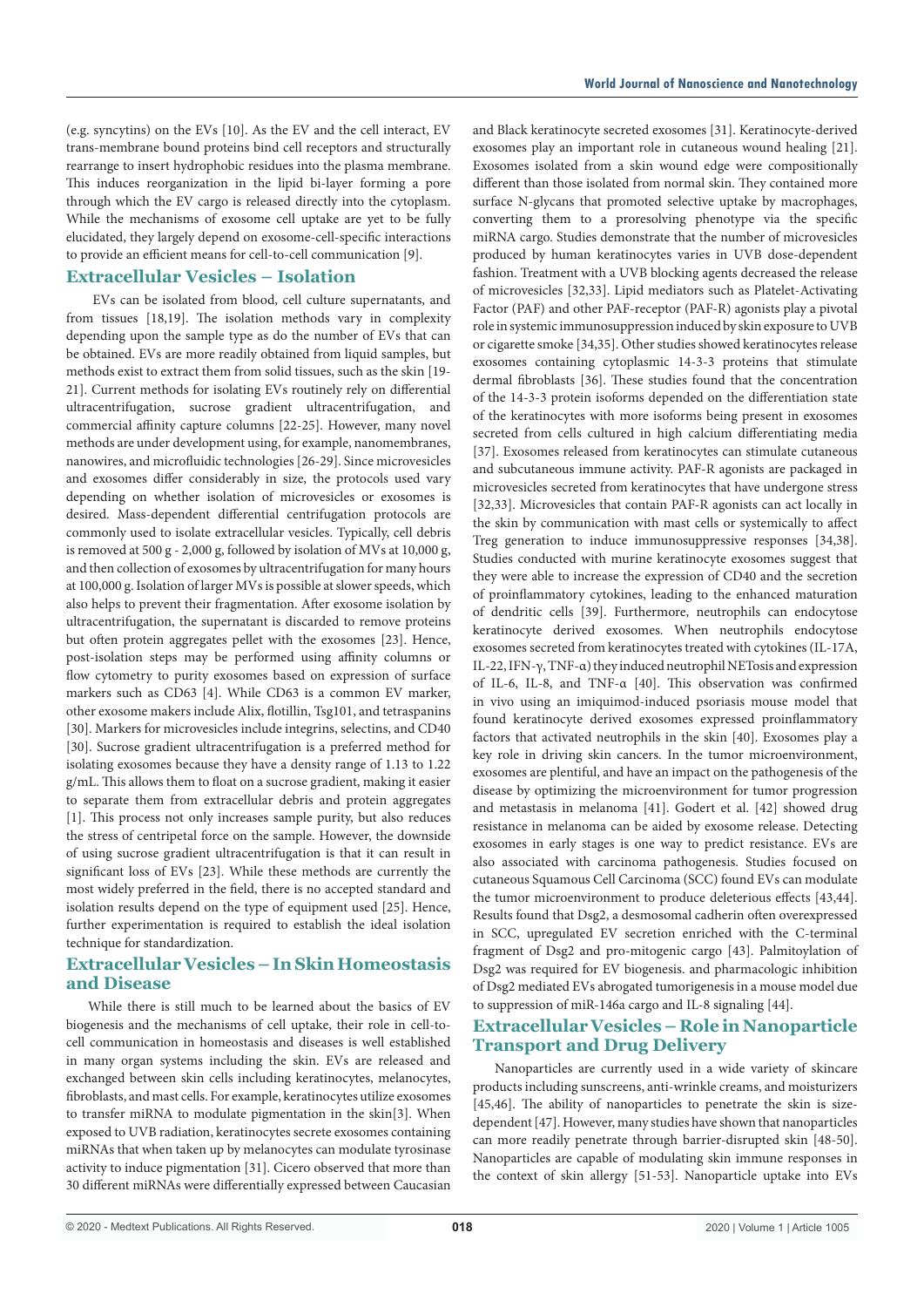is currently an unexplored and important possible mechanism for modulation of skin immunity. There is evidence to indicate that EVs and nanoparticles can interact. Recent literature suggests that gold and iron oxide nanoparticles can be endocytosed through macrophages and released through exosomes [54,55]. Another recent study showed that mesenchymal stem cells could uptake gold nanoparticles and secrete them in exosomes [56]. EVs and nanoparticles are widely being exploited for drug delivery in cancer [57,58]. However, it has yet to be examined how nanoparticles interact with or alter EV formation in the skin. Given their size, physiochemical properties, and function in terms of transferring genetic material and other signaling molecules, exosomes may be optimal for use in Transdermal Drug Delivery (TDD). Currently, liposomes are highly exploited as TDD systems [59]. Solid lipid microparticles can also be used as a TDD system [60,61]. Liposomes and exosomes are similar in that they are both composed of (phospho) lipids [62,63]. However, the primary drawbacks of using liposomal delivery are its inability to target a specific skin layer and the transfer of the liposomes systemically. Exosomes exhibit cell tropism, which makes them ideal for targeting tissues [64]. In addition, unlike liposomes, the biogenesis of exosomes carries targeting information from the cell of origin, which can be exploited by targeting distinct tissues and potentially skin layers [56]. Exosomes are able to bypass barriers, making them excellent vehicles for targeted TDD. Studies have shown that exosomes have a homing selectivity [56,64], as observed in neuron [65] and cancer [66] studies, making them highly attractive for targeted drug delivery [67,68]. Furthermore, immunogenicity can be reduced significantly by using self-derived exosomes for drug delivery, which is a unique and distinct property of exosomes that delineates them from liposomes and makes them prime candidates for precision medicine [65,67]. However, it should be noted that exosome production and isolation via immortalized cell lines may present challenges in avoiding immune detection. Furthermore, it should also be noted that unlike liposomes and solid lipid microparticles, exosomes are generated from cells, providing them with the potential for genetic alteration of their original cells to change their contents. Exosomes have been studied as drug delivery systems because of their ability to carry proteins and RNA, which are difficult to deliver via liposomes. While liposomes must be internalized via specific pathways, exosomes have unique binding properties that allow them to be internalized into endosomes, presenting an alternate mechanism for delivery of RNA [62]. Exosomes have the potential to become a valuable tool for TDD, as they are less immunogenic and cytotoxic, and have high drugcarrying capacity [69]. Currently, there is a deficit of any clinical trials, development of drugs, or literature relating to the development of EVs for TDD. This is largely due to inadequate and nonstandardized isolation and characterization methods for EVs. Nonetheless, EVs have the potential to be loaded with drugs either before or after secretion [27]. If loaded before secretion, transfection and co-incubation can be used. If loaded after secretion, direct mixing or electroporation can be utilized. Future studies should focus on progress towards solving the aforementioned issues surrounding the application of EVs in TDD.

## **Conclusion**

Current research has broadly focused on determining the role of EVs in disease states such as cancer. However, further emphasis should be placed on clarifying the biological pathways and mechanisms that lead to EV biogenesis in the skin, how EVs affect dermatological processes, and their interactions with nanoparticles. Previous studies have illuminated the types of information that can be contained in EVs, but application of this information requires further exploration. Identification of specific biomarkers for both microvesicles and exosomes will aid in isolation, purification, and characterization. Prior to EV characterization, a standard of post-isolation purity must be established. Currently, methods allow for the determination of the contents of EVs, and some have been found to contain signaling molecules. Yet systematic definitions of all the individual functions of EV cargo have not been elucidated. Once such a taxonomy has been constructed, further work can be done to examine the impact of nanoparticles on EV biogenesis and the composition of their contents.

### **Acknowledgments**

This work was funded by the National Institutes of Health (NIH RO1 1R01ES021492).

#### **References**

- 1. Thery C, Boussac M, Veron P, Ricciardi-Castagnoli P, Raposo G, Garin J, et al. Proteomic analysis of dendritic cell-derived exosomes: a secreted subcellular compartment distinct from apoptotic vesicles. J Immunol. 2001;166(12):7309-18.
- 2. Colombo M, Raposo G, Théry C. Biogenesis, secretion, and intercellular interactions of exosomes and other extracellular vesicles. Annual Rev Cell Develop Biol. 2014;30:255-89.
- 3. Stahl PD, Raposo G. Extracellular vesicles: exosomes and microvesicles, integrators of homeostasis. Physiol. 2019;34(3):169-77.
- 4. Valadi H, Ekström K, Bossios A, Sjöstrand M, Lee JJ, Lötvall JO. Exosome-mediated transfer of mRNAs and microRNAs is a novel mechanism of genetic exchange between cells. Nature Cell Biol. 2007;9(6):654-9.
- 5. Ståhl Al, Johansson K, Mossberg M, Kahn R, Karpman D. Exosomes and microvesicles in normal physiology, pathophysiology, and renal diseases. Pediac Nephrol. 2019;34(1):11-30.
- 6. Doyle LM, Wang MJ. Overview of extracellular vesicles, their origin, composition, purpose, and methods for exosome isolation and analysis. Cell. 2019;8(7):727.
- 7. Wang WM, Wu C, Jin HZ. Exosomes in chronic inflammatory skin diseases and skin tumors. Exper Dermatol. 2019;28(3):213-8.
- 8. Nabhan JF, Hu R, Oh RS, Cohen SN, Lu Q. Formation and release of arrest in domaincontaining protein 1-mediated microvesicles (ARMMs) at plasma membrane by recruitment of TSG101 protein. Proceed National Acad Sci. 2012;109(11):4146-51.
- 9. Russell AE, Sneider A, Witwer KW, Bergese P, Bhattacharyya SN, Cocks A, et al. Biological membranes in EV biogenesis, stability, uptake, and cargo transfer: an ISEV position paper arising from the ISEV membranes and EVs workshop. j Extracell Vesicle. 2019;8(1):1684862.
- 10. Prada I, Meldolesi W. Binding and fusion of extracellular vesicles to the plasma membrane of their cell targets. Int J Mol Sci. 2016;17(8):1296.
- 11. Shen B, Wu N, Yang JM, Gould SJ. Protein targeting to exosomes/microvesicles by plasma membrane anchors. J Biolog Chem. 2011;286(16):14383195.
- 12. Guduric-Fuchs J, O'Connor A, Camp B, O'Neill CL, Medina RJ, Simpson DA. Selective extracellular vesicle-mediated export of an overlapping set of microRNAs from multiple cell types. BMC Genom. 2012;13(1):357.
- 13. Lässer C, Alikhani VS, Ekström K, Eldh M, Paredes PT, Bossios A, et al. Human saliva, plasma and breast milk exosomes contain RNA: uptake by macrophages. J Translat Med. 2011;9(1):1-8.
- 14. Clayton A, Turkes A, Dewitt S, Steadman R, Mason MD, Hallett MB. Adhesion and signaling by B cell‐derived exosomes: the role of integrins. The FASEB J. 2004;18(9):977-9.
- 15. Mulcahy LA, Pink RC, Carter DRF. Routes and mechanisms of extracellular vesicle uptake. J Extracell Vesicl. 2014;3(1):24641.
- 16. Heusermann W, Hean J, Trojer D, Steib E, Von Bueren S, Graff-Meyer A, et al. Exosomes surf on filopodia to enter cells at endocytic hot spots, traffic within endosomes, and are targeted to the ER. J Cell Biol. 2016;213(2):173-84.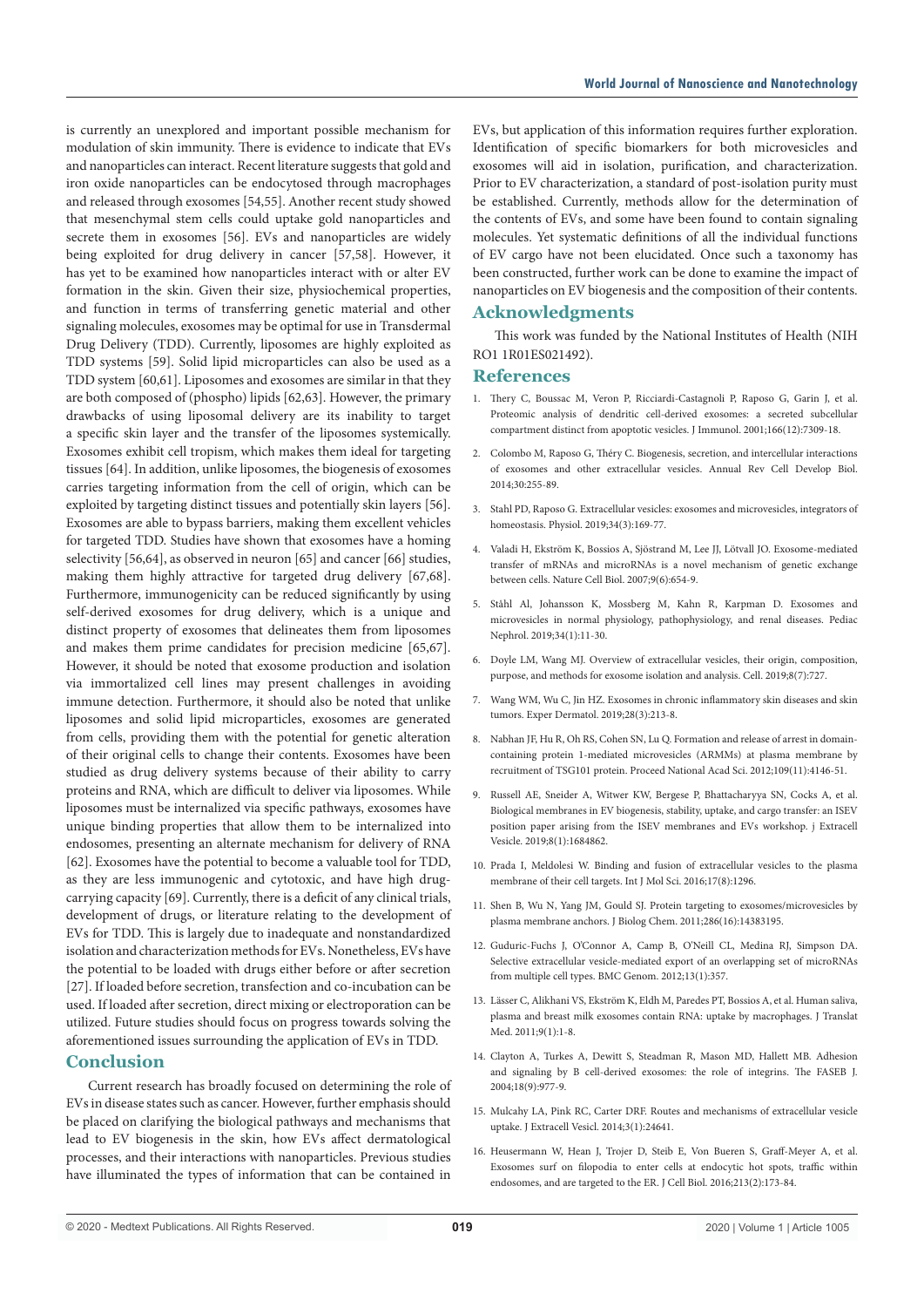- 17. Matsumoto A, Takahashi Y, Nishikawa M, Sano K, Morishita M, Charoenviriyakul C, et al. Role of phosphatidylserine-derived negative surface charges in the recognition and uptake of intravenously injected B16BL6-derived exosomes by macrophages. J Pharmaceuti Sci. 2017;106(1):168-75.
- 18. Cho S, Jo W, Heo Y, Kang JK, Kwak R, Park J. Isolation of extracellular vesicle from blood plasma using electrophoretic migration through porous membrane. Sensor Actuator. 2016;233:289-97.
- 19. Théry C, Amigorena S, Raposo G, Clayton A. Isolation and characterization of exosomes from cell culture supernatants and biological fluids. Curr Protocol Cell Biol. 2006;30(1):1-3.
- 20. McBride JD, Rodriguez-Menocal L, Badiavas LV. Extracellular vesicles as biomarkers and therapeutics in dermatology: a focus on exosomes. J Investigat Dermatol. 2017;137(8):1622-9.
- 21. Zhou X, Brown BA, Siegel AP, El Masry MS. Exosome-Mediated Crosstalk between Keratinocytes and Macrophages in Cutaneous Wound Healing, ACS Nano. 2020;14(10):12732-48.
- 22. Wu X, Showiheen SAA. Prasadam, Exosomes Extraction and Identification, Theranostics. Springer. 2019:81-91.
- 23. Xu R. Simpson, Extracellular vesicle isolation and characterization: toward clinical application. J Clin Investig. 2016;126(4):1152-62.
- 24. Tieu A, Lalu MM, Slobodian M, Gnyra C, Fergusson DA, Montroy J, et al. An Analysis of Mesenchymal Stem Cell-Derived Extracellular Vesicles for Preclinical Use. ACS Nano. 2020;14(8):9728-43.
- 25. Taylor DD, Shah S. Methods of isolating extracellular vesicles impact down-stream analyses of their cargoes. Method. 2015;87:3-10.
- 26. Dehghani M, Lucas K, Flax J, McGrath J, Gaborski T. Tangential flow microfluidics for the capture and release of nanoparticles and extracellular vesicles on conventional and ultrathin membranes. Advan Material Tech. 2019;4(11):1900539.
- 27. Liao W, Du Y, Zhang C, Pan F, Yao Y, Zhang T, et al. Exosomes: the next generation of endogenous nanomaterials for advanced drug delivery and therapy. Acta Biomaterialia. 2019;86:1-14.
- 28. Lim L, Choi M, Lee H, Kim YH, Han JY, Lee ES, et al. Direct isolation and characterization of circulating exosomes from biological samples using magnetic nanowires. J Nanobiotechnol. 2019;17(1):1-12.
- 29. Zhang P, Yeo JC, Lim CT. Advances in Technologies for Purification and Enrichment of Extracellular Vesicles. Slas Tech. 2019;24(5):477-88.
- 30. Yáñez-Mó M, Siljander PRM, Andreu Z, Bedina Zavec A, Borràs FE, Buzas EI, et al. Biological properties of extracellular vesicles and their physiological functions. J Extracell Vesicle. 2015;4(1):27066.
- 31. Cicero Al, Delevoye C, Gilles-Marsens F, Loew D, Dingli F, Guéré C, et al. Exosomes released by keratinocytes modulate melanocyte pigmentation. Nature Commu.  $2015;6(1):1-8.$
- 32. Bihl JC, Rapp CM, Chen Y, Travers JB. UVB Generates Microvesicle Particle Release in Part Due to Platelet‐activating Factor Signaling. Photochem Photobiol. 2016;92(3):503-6.
- 33. Fahy K, Liu L, Rapp CM, Borchers C, Bihl JC, Chen Y, et al. UVB‐generated Microvesicle Particles: A Novel Pathway by Which a Skin‐specific Stimulus Could Exert Systemic Effects. Photochem Photobiol. 2017;93(4):937-42.
- 34. Sahu RP, Petrache I, Van Demark MJ, Rashid BM, Ocana JA, Tang Y, et al. Cigarette smoke exposure inhibits contact hypersensitivity via the generation of plateletactivating factor agonists, J Immunol. 2013;190(5):2447-54.
- 35. Travers JB. Platelet-activating factor as an effector for environmental stressors, Lipid Signaling in Human Diseases. Springer. 2019;185-203.
- 36. Chavez‐Muñoz C, Morse J, Kilani R, Ghahary A. Primary human keratinocytes externalize stratifin protein via exosomes. J Cell Biochem. 2008;104(6):2165-73.
- 37. Chavez‐Muñoz C, Kilani RT, Ghahary A. Profile of exosomes related proteins released by differentiated and undifferentiated human keratinocytes. J Cell Physiol.

2009;221(1):221-31.

- 38. Ocana JA, Romer E, Sahu R, Pawelzik SC, FitzGerald GA, Kaplan MH, et al. Platelet-Activating Factor–Induced Reduction in Contact Hypersensitivity Responses Is Mediated by Mast Cells via Cyclooxygenase-2–Dependent Mechanisms. J Immunol. 2018;200(12):4004-11.
- 39. Kotzerke K, Mempel M, Aung T, Wulf GG, Urlaub H, Wenzel D, Schön MP, et al. Immunostimulatory activity of murine keratinocyte‐derived exosomes. Experiment Dermatol. 2013;22(10):650-5.
- 40. Jiang M, Fang H, Shao S, Dang E, Zhang J, Qiao P, et al. Keratinocyte exosomes activate neutrophils and enhance skin inflammation in psoriasis. The FASEB J. 2019;33(12):13241-53.
- 41. Xiao D, Barry S, Kmetz D, Egger M, Pan J, Rai SN, et al. Melanoma cell–derived exosomes promote epithelial–mesenchymal transition in primary melanocytes through paracrine/autocrine signaling in the tumor microenvironment, Cancer lett. 2016;376(2):318-27.
- 42. Goedert L, Koya R, Hu-Lieskovan S, Ribas A. Exosomes as a predictor tool of acquired resistance to melanoma treatment, BMC Proceedings. BioMed Central. 2014;1-2.
- 43. Overmiller AM, Pierluissi JA, Wermuth PJ, Sauma S, Martinez‐Outschoorn U, Tuluc M, et al. Desmoglein 2 modulates extracellular vesicle release from squamous cell carcinoma keratinocytes. The FASEB J. 2017;31(8):3412-24.
- 44. Flemming JP, Hill BL, Haque MW, Raad J, Bonder CS, Harshyne LA, et al. miRNAand cytokine-associated extracellular vesicles mediate squamous cell carcinomas. J Extracell Vesicles. 2020;9(1):1790159.
- 45. Patel A, Prajapati P, Boghra R. Overview on application of nanoparticles in cosmetics. Asian J Pharm Clin Res. 2011;1:40-55.
- 46. DeLouise LA. Applications of nanotechnology in dermatology. J Investigat Dermatol. 2012;132(3):964-75.
- 47. Labouta HI, El-Khordagui LK, Kraus T, Schneider M. Mechanism and determinants of nanoparticle penetration through human skin. Nanoscale. 2011;3(12):4989-99.
- 48. Jatana S, Callahan LM, Pentland AP, DeLouise LA. Impact of cosmetic lotions on nanoparticle penetration through ex vivo C57BL/6 hairless mouse and human skin: a comparison study. Cosmetic. 2016;3(1):6.
- 49. Knorr F, Patzelt A, Meinke MC, Vogt A, Blume-Peytavi U, Rühl E, et al. Interactions of nanoparticles with skin, Biological Responses to Nanoscale Particles. Springer. 2019;329-39.
- 50. Mortensen LJ, Jatana S, Gelein R, De Benedetto A, De Mesy Bentley KL, Beck LA, et al. Quantification of quantum dot murine skin penetration with UVR barrier impairment. Nanotoxicol. 2013;7(8):1386-98.
- 51. Jatana S, Palmer BC, Phelan SJ, DeLouise LA. Immunomodulatory effects of nanoparticles on skin allergy. Sci Rep. 2017;7(1):1-11.
- 52. Palmer BC, Jatana S, Phelan-Dickinson SJ, DeLouise LA. Amorphous silicon dioxide nanoparticles modulate immune responses in a model of allergic contact dermatitis. Sci Rep. 2019;9(1):1-11.
- 53. Palmer BC, Phelan-Dickenson SJ, DeLouise LA. Multi-walled carbon nanotube oxidation dependent keratinocyte cytotoxicity and skin inflammation. Part Fibre Toxicol. 2019;16(1):3.
- 54. Logozzi M, Mizzoni D, Bocca B, Di Raimo R, Petrucci F, Caimi S, et al. Campanella, Human primary macrophages scavenge AuNPs and eliminate it through exosomes. A natural shuttling for nanomaterials. EurJ Pharmaceutic Biopharmaceutic. 2019;137:23-36.
- 55. Silva AK, Luciani N, Gazeau F, Aubertin F, Bonneau S, Chauvierre C, et al. Combining magnetic nanoparticles with cell derived microvesicles for drug loading and targeting. Nanomed Nanotechnol Biol Med. 2015;11(3):645-55.
- 56. Sancho-Albero M, Navascues N, Mendoza G, Sebastian V, Arruebo M, Martin-Duque P, et al. Exosome origin determines cell targeting and the transfer of therapeutic nanoparticles towards target cells. J Nanobiotechnol. 2019;17(1):16.
- 57. Yong T, Zhang X, Bie N, Zhang H, Zhang X, Li F, et al. Tumor exosome-based